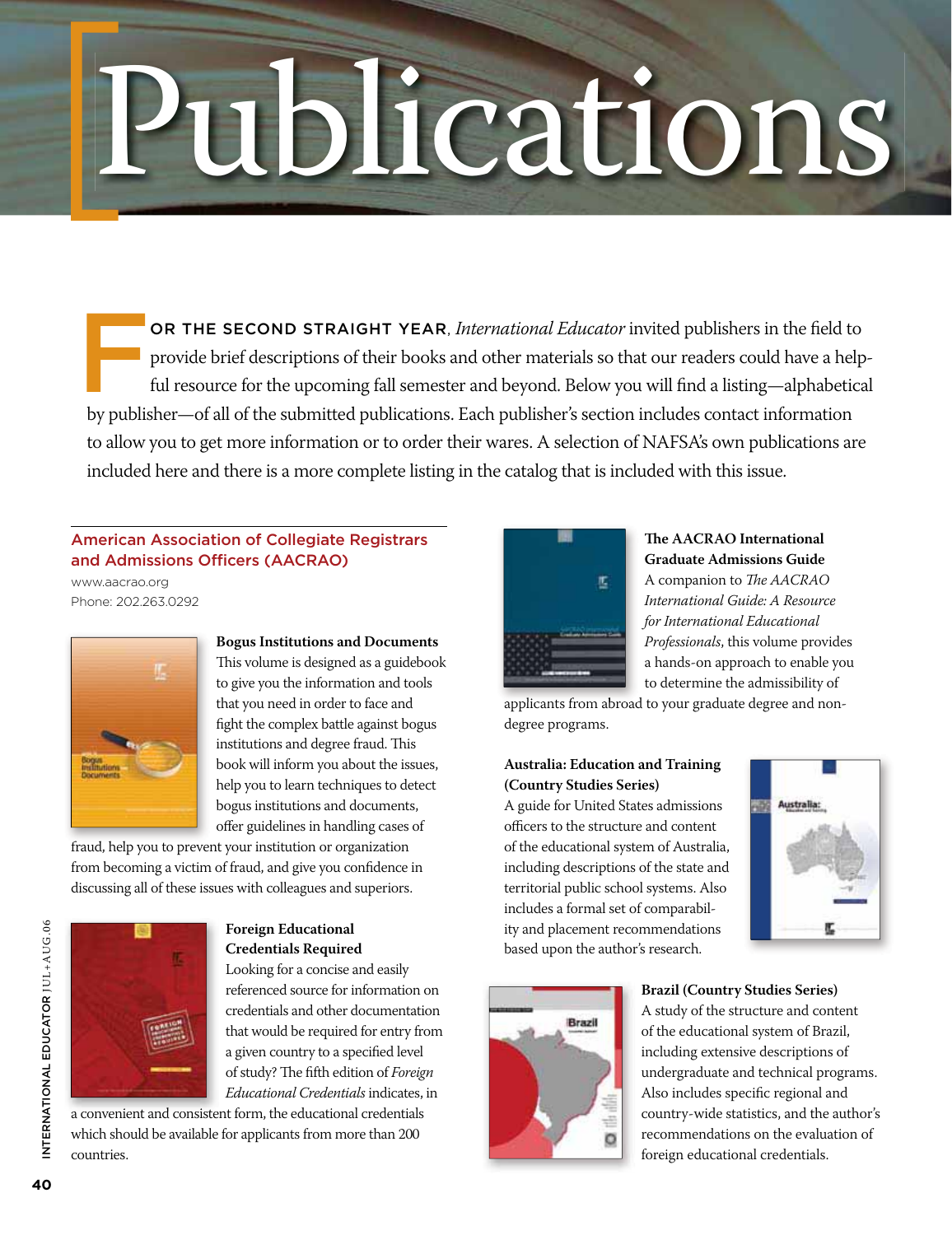# for International Educators and Their Students



**Taiwan (Country Studies Series)** An extensive guide to the structure and content of the educational system of Taiwan, from kindergarten through graduate and professional studies. Includes detailed information about schools recognized and not recognized by the Ministry of Education, a

vital guide for any admissions officer considering incoming students from Taiwan.

# **The Educational System of the United Kingdom Country Studies Series)**

A guide for United States admissions officers to the structure and content of the educational system of the United Kingdom.



# American Council on Education (ACE)

www.acenet.edu/bookstore/ Phone: 301.632.6757



# **Building a Strategic Framework for Comprehensive Internationalization**

Christa L. Olson, Madeleine F. Green, and Barbara A. Hill

First in a series of working papers on internationalization and funded with generous support from the Ford Foundation, this essay outlines two

complementary approaches to internationalization as part of an institutional strategy and illustrates how these approaches can be used together in an integrated manner. 2005.

**Where Faculty Live: Internationalizing the Disciplines**  Madeleine F. Green and Robert Shoenberg This essay, the second in the Global Learning for All series,



grows out of an ACE project funded by the Carnegie Corporation of New York. The essay highlights the role of national disciplinary associations in promoting internationalization of the disciplines and outlines how global learning outcomes can provide useful tools for faculty. 2006.

# **Internationalization in U.S. Higher Education: The Student Perspective** This report, which draws on earlier research conducted by ACE on

the internationalization of U.S. colleges and universities, focuses on student experiences and beliefs regarding international education at



"highly active" institutions. Funded by the U.S. Department of Education, the report also describes differences between students from highly active institutions and those from less active institutions, when such differences are notable. 2005.



# **Measuring Internationalization (series of four publications)**

Madeleine F. Green This series examines the responses colleges and universities gave to a 2001 institutional survey conducted by ACE. Each publication covers one sector of the higher education community: liberal arts colleges, comprehensive universities,

community colleges, or research universities, and expands on the findings presented in the 2003 ACE report titled *Mapping Internationalization on U.S. Campuses.* 2005.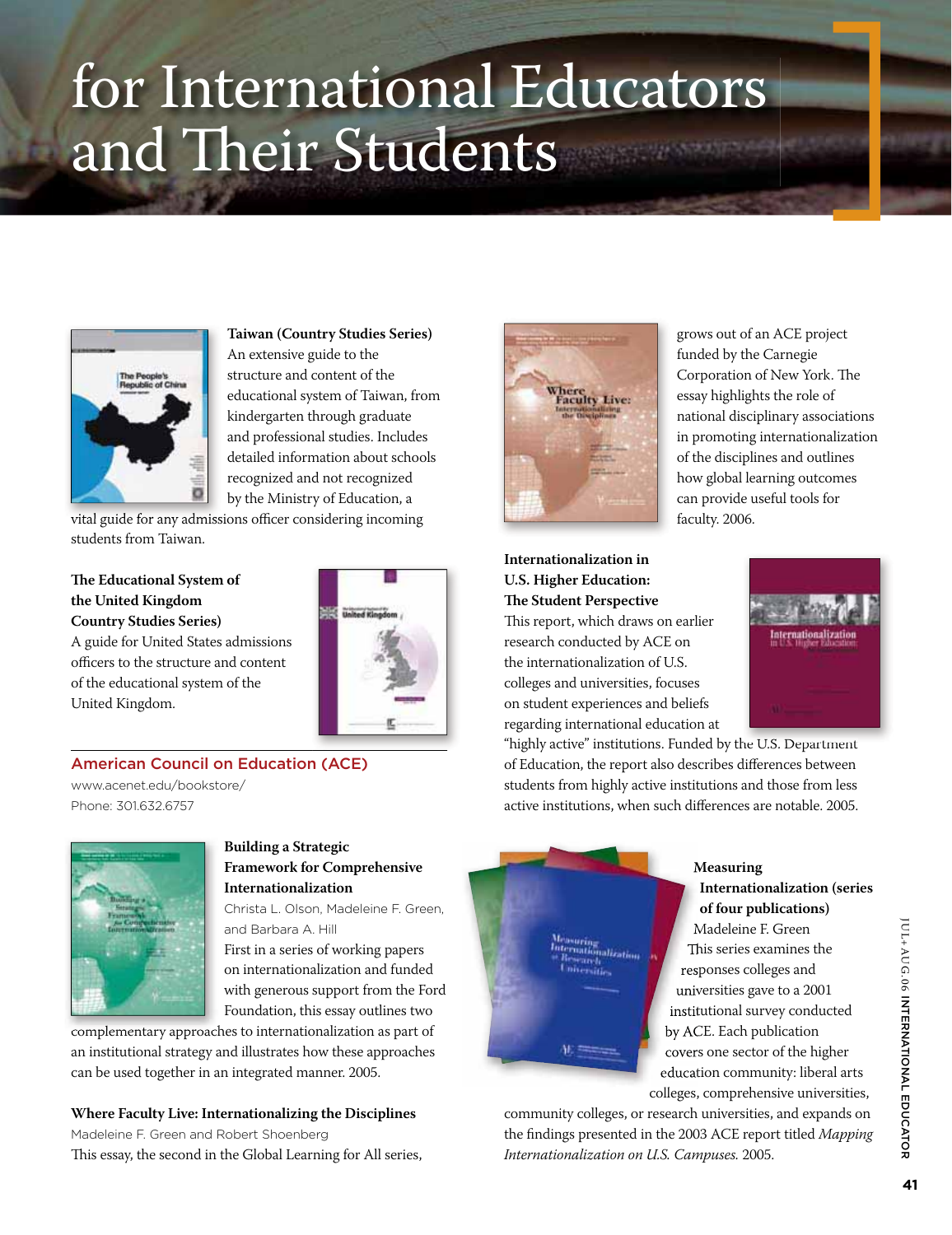

# American Immigration Lawyers Association  $(AILA)$

www.ailapubs.org Toll free: 1.800.982.2839



**Immigration Options for Academics and Researchers** Analytical tools for successfully obtaining work visas and Green Cards for the higher education community. Written and edited by leading immigration practitioners and international educators, *Academics and Researchers* is an excellent companion to your

foreign student advisers' manual. It provides temporary and permanent options for professors and researchers, guidance on security issues and travel risks in academia, and more. Table of contents is available at the AILA Web site.

# **Essentials of Immigration Law**

Get practical explanations of this often-confusing and contradictory area of law. *Essentials of Immigration Law* provides the foundation necessary for a basic understanding of everything immigration—from the passage of the first immigrationrelated statute to the current state of affairs under the 2006 laws and



amendments. This "easy read" will help you understand citizenship/naturalization, processing of visas at U.S. consulates and embassies, as well as student and work visas. Table of contents is available at the AILA Web site.



**Immigration Law Today** With a subscription to AILA's bimonthly journal, you'll receive updates on the latest developments in the challenging field of immigration law. *Immigration Law Today* provides in-depth coverage and cutting-edge analysis as well as practical advice and updates on events affecting this area of law. If

you'd like a sample issue of *Immigration of Law Today,* please contact us at pubs@aila.org and reference IEIL06 in your request.

# The College Board

http://store.collegeboard.com Toll free: 1.800.323.7155 (credit only) International: 1,212,713,8260



#### **Directory of Overseas Educational Advising Centers (2006 CD-ROM)**

The most current list of overseas centers in the EducationUSA advising network, published by the College Board in cooperation with the U.S. Department of State. Detailed contact information for over 450 centers

in 170+ countries includes international and APO/pouch addresses, e-mail, Web sites, telephone and fax numbers. Other features include top academic fields of interest, type and level of study programs sought, services provided to college recruiters, and more. Centers indexed by country and city for easy reference. Mailing labels are available separately.

# **College Board International Student Handbook 2007**

This unique directory is designed expressly for students from outside the United States. It supplements the *College Handbook* by focusing on U.S. college information of particular relevance to international students, such as



scholarship aid, English proficiency requirements, housing and services (ESL, orientation) for international students. Includes articles on how and when to apply for admission, and tables of information from more than 2,000 institutions. Available both in print and as a downloadable PDF.



#### **College Board College Handbook 2007**

This is the only guide that profiles all 3,600 accredited colleges, universities, community colleges, and technical schools in the United States. It gives a complete overview of academic offerings, class sizes, athletics, and

student life at each school. Forty indexes help students find and compare schools by key features.

# **Book of Majors, Second Edition**

Choosing a college major is simplified with this guide, useful for students and career counselors. Completely updated for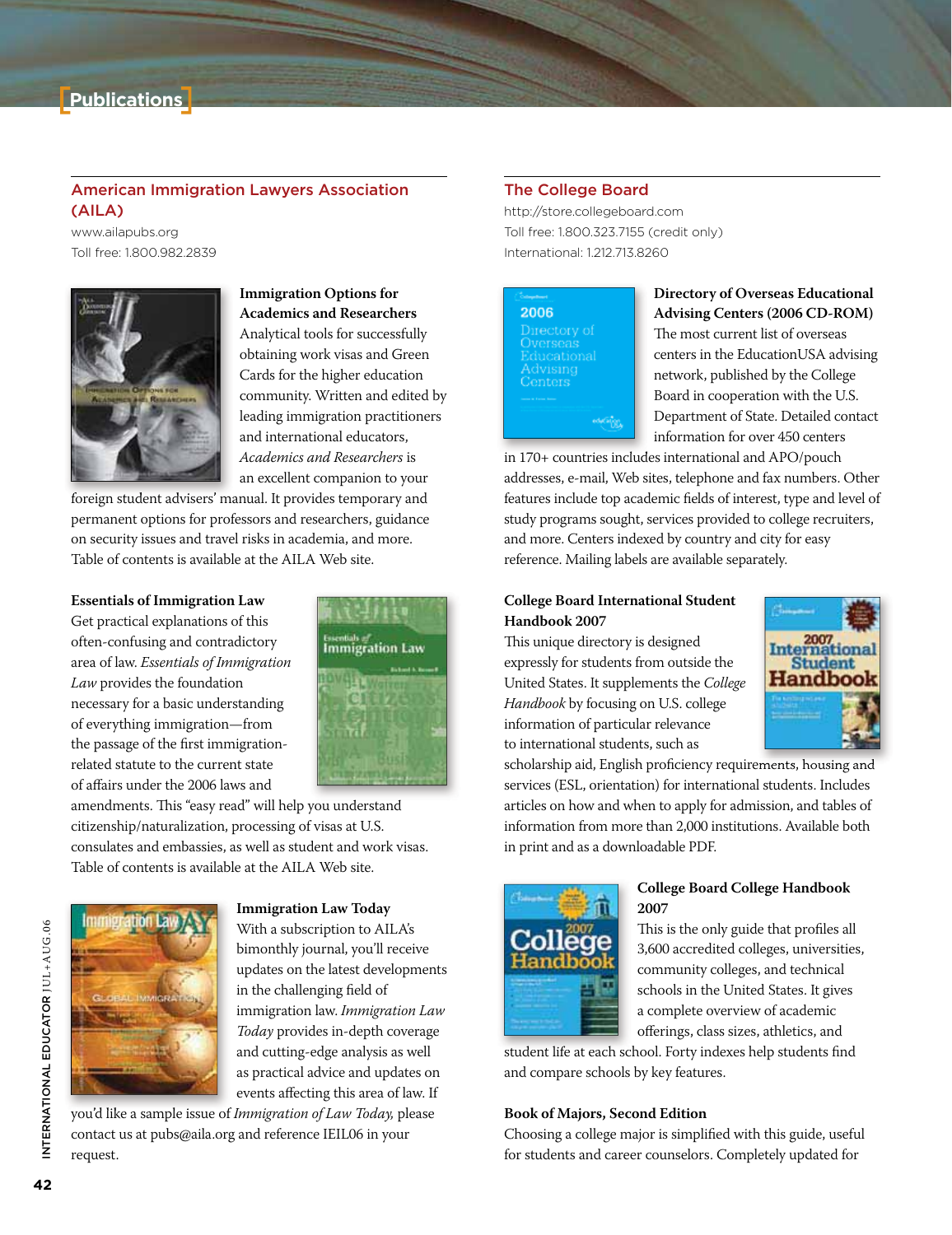

2007, this book describes more than 190 majors in detail—including 10 new ones. It also provides a list of 900 majors and graduate programs that shows students which universities offer each major listed, and at what degree level.

# **The Official SAT Study Guide**

Help prepare students for the SAT with the only book that features practice tests created by the test maker. The book features 21 chapters that describe each test component, review concepts and test-taking approaches, and offer suggestions to get ready. Eight full-length



tests are included, with additional practice questions for the critical reading, writing and math sections plus practice essay questions, sample essays, exercises and the essay scoring guide.



### **The Official SAT Teacher's Guide**

This tool from the SAT test maker helps teachers highlight skills in the classroom or create a comprehensive SAT preparation course. Nineteen clearly organized and focused lessons include topic overviews, student

activities and handouts, and sample test items, with linked reference for student use to materials in both the Official SAT Online Course and the Official SAT Study Guide.

# Institute of International Education (IIE)

www.iiebooks.org Phone: 1.412.741.0930



# **Open Doors 2005: Report on International Educational Exchange**

*Open Doors 2005* provides a comprehensive statistical analysis of academic mobility between the United States and the nations of the world. *Open Doors* features graphic displays,

especially data maps, tables, figures and to-the-point policyoriented analysis. A complete set of tables in this book is the essential resource for those concerned with the explosive growth in the worldwide movement of students around the globe. February 2006.

#### **Open Doors 1948-2004 CD-Rom**

This new CD-Rom includes every issue of the *Open Doors* report published from 1948-2004. Each issue is presented in its original form in fully searchable Adobe Acrobat files. *Open Doors* is a comprehensive statistical portrait of



international students and scholars in the United States, U.S. students studying abroad, and intensive English language program activity in the United States. April 2005.

**Funding for United States Study: A Guide for International Students and Professionals 2006-2007** Features detailed descriptions of fellowships, grants, scholarships and paid internships for international undergraduate and graduate students, and working professionals. Sponsors



are U.S. and foreign governments, colleges and universities and other organizations. Fall 2006.



**Funding for United States Study: A Scholarship Guide for Europeans** In this helpful directory, European students and graduates will find detailed information on over 200 scholarships, grants and fellowships available to Europeans for undergraduate and graduate study, and doctoral and post-doctoral research in the United States. The guide

also provides articles on financial assistance and university funding options and a list of U.S. educational counseling centers in Europe where students can go to further research university and funding opportunities. May 2005.



# **Funding U.S. Studies: Graduate and Postgraduate Opportunities for Latin Americans**

This reference book is designed to be a descriptive survey of financial assistance for prospective students from Latin America and the Caribbean interested in graduate-

level study and research in the United States. Students and graduates will find information on funding for graduate study, doctoral and post-doctoral research, and work-study grants available through foundation and institution scholarship programs and institutional grant opportunities, and more. 2004.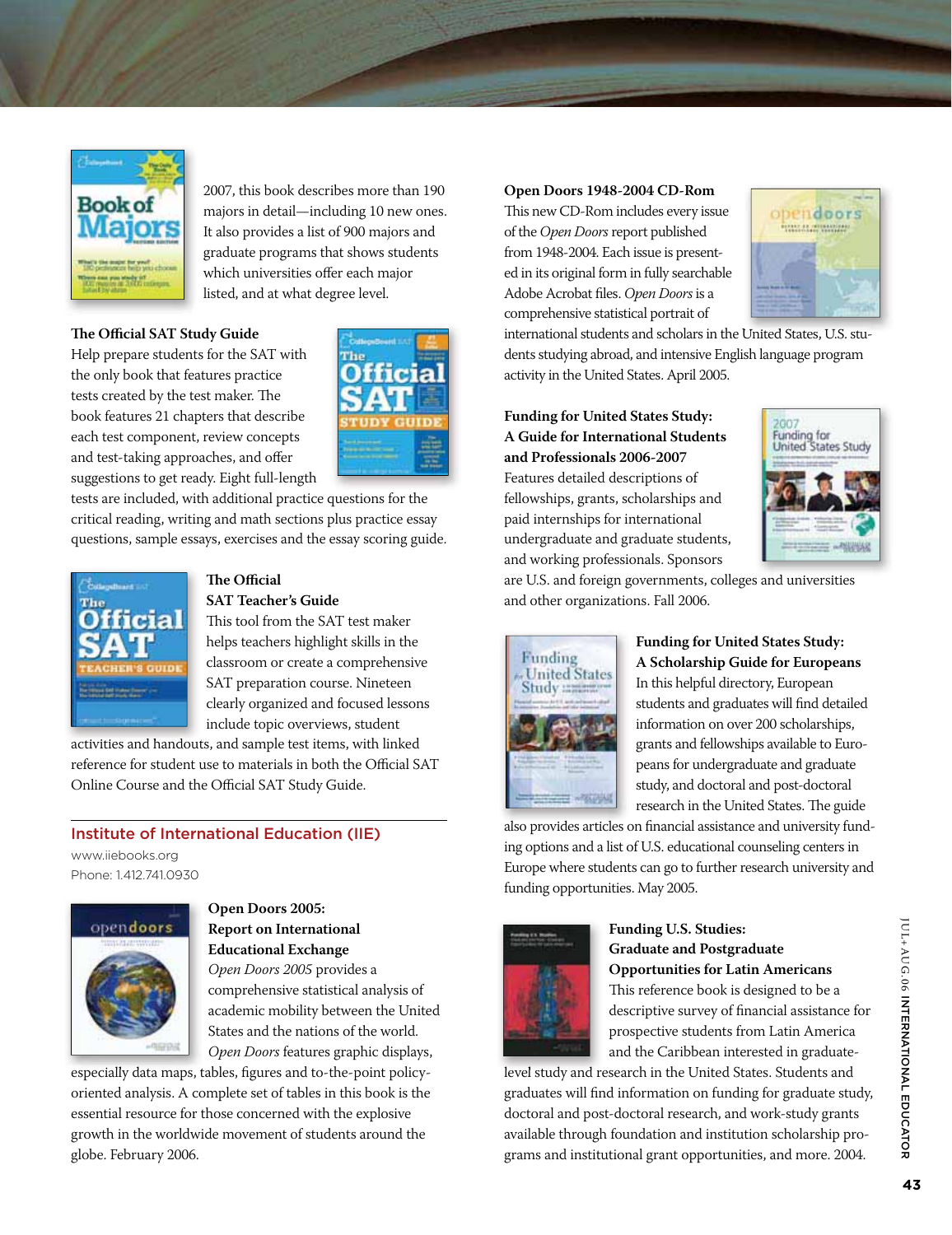# **Publications**



# **Intensive English USA 2006**

The most comprehensive reference book for over 500 accredited intensive English programs in the U.S. The directory lists IEP proficiency levels taught, dates, costs, instructional facilities and faculty, student services, eligibility and admissions, contact addresses, phone,

fax, e-mail, and much more. The 2006 Edition of *Intensive English USA* includes a fully searchable CD-Rom. June 2006.

# **IIEPassport: Academic Year Abroad 2006–2007**

As a complete guide to planning academic year study abroad, this publication includes over 3,400 semester and academic-year programs offered by U.S. and foreign universities and private organizations. It provides key information



on application requirements, academic credit, program contact information, language of instruction, housing, travel and orientation. The publication contains comprehensive indexes on costs, fields of study, and special learning opportunities. There is an introductory section on planning international study. January 2006.



# **IIEPassport: Short-Term Study Abroad 2006-2007**

The most comprehensive reference directory on short-term study abroad programs ranging from summer and January study to two-week study tour and language immersion courses, with over programs for students, teachers

and adult learners. Over 3,000 programs offered by US and foreign universities, schools, and other organizations—in Western and Eastern Europe, Asia, Africa, the Middle East, Oceania, and the Western Hemisphere. January 2006.

# **IIENetwork Membership Directory 2006**

The new *IIENetwork Membership Directory* lists contact information for over 3,500 professionals at higher education institutions around the world who are active participants in international educational exchange.



The directory also serves as reference as you plan your

international programs and includes an overview of IIENetwork services, and information about fellowships, scholarships and hosting opportunities for students, scholars, educators and campuses.

# International Partnership for Service Learning

www.ipsl.org Phone: 1.212.986.0989

#### **Charting a Hero's Journey**

By Linda A. Chisholm Based on the work of Joseph Campbell

and using excerpts from the journals of such people as Jane Addams, Langston Hughes, Octavio Paz, Samuel Johnson, Mary Kingsley, and Kathleen Norris, this book is a guide to the writing of a journal for college students engaged in study



abroad, off-campus study, and/or service-learning.



# **Service-Learning Across Cultures: Promise and Achievement**

Edited by Humphrey Tonkin Funded by the Ford Foundation, this book explores the effects of international service-learning on the students who participate, the institutions where they study, and the agencies where they perform

their service. It demonstrates that international servicelearning is a transforming experience for all concerned, and a means through which we can create citizens and individuals responsive to the needs of others, civically engaged, and prepared for a peaceful future based on the globalization of compassion, tolerance, and understanding.

# **Understanding the Education— And Through It the Culture in Education Abroad**

By Linda A. Chisholm and Howard A. Berry Based on the premise that an educational system both reflects and shapes a culture, this short book is a guide for students going abroad to study. It leads them step-by-step



through an in-depth investigation of the university they attend overseas and higher education in their host country, helping them both to be a successful student and to come to a deeper knowledge of their host culture.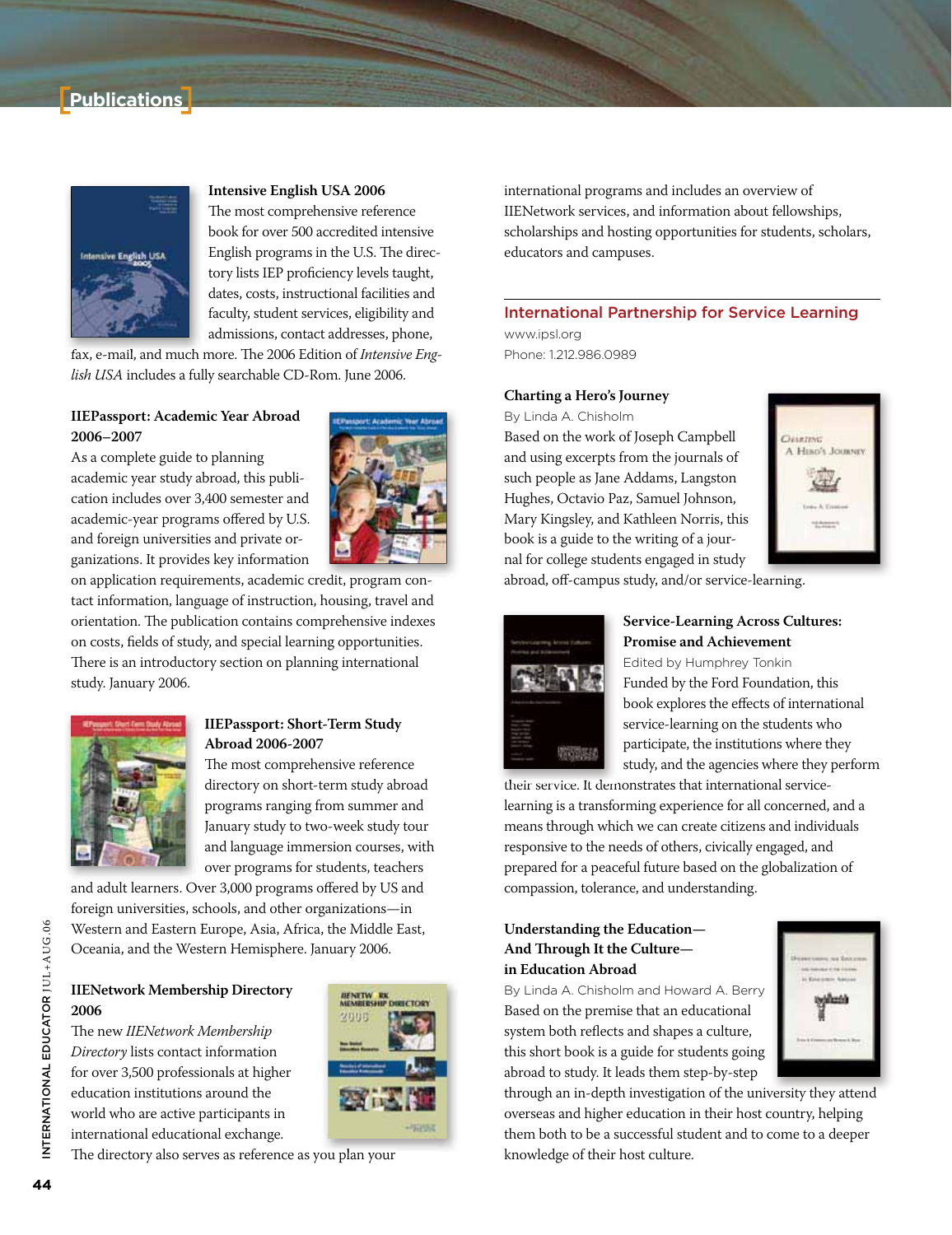

# **Visions of Service**

Edited by Linda A. Chisholm This book introduces students to five of the world's great religions—Hinduism, Buddhism, Judaism, Christianity, and Islam—with a special emphasis on each religion's philosophy of service and call to serve. With excerpts regarding service and

social responsibility from the sacred writings of each tradition, followed by questions for study and reflection, *Visions of Service* gives students a framework for considering the differences and commonalities among the religions on the subject of serving those in need.

# **Knowing and Doing:**

**The Theory and Practice of Service-Learning**

Edited by Linda A. Chisholm

A Festschrift written by colleagues around the world in honor of Howard A. Berry, this book is a collection of essays about service-learning together with a selection of Berry's speeches and papers.

A sophisticated collection of writings about international education in general and service-learning in particular, *Knowing and Doing* illuminates the power of service-learning and gives testimony to the conviction of many that this pedagogy will have an enduring and transforming effect on higher education around the world.

# NAFSA: Association of International Educators

www.nafsa.org/publications Toll free: 1.866.538.1927 International: 1.240.646.7036

A few highlighted publications are listed here. For a more complete inventory of NAFSA publications, see the catalog included with this issue of *International Fducator*.



# **Get Ready, Get Set, Go! Fund Your Study Abroad**

Many potential education abroad participants are unaware that the same sources of financial aid that pay for studying here in the United States can be tapped for studying abroad. This concise brochure can help students ask the right questions and make informed decisions

as they seek funding for education abroad. Development was

Inowing and Doing 2002/06/07

underwritten by American Institute For Foreign Study (AIFS) and Cultural Insurance Services International (CISI), NAFSA Global Partners. 2006. (Sold in packs of 50)



# **Easy Planning Guide for Good Health Abroad**

This brochure is an easy, multi-step guide to help students make sure from beginning to end that health issues—new or existing—don't get in the way of learning as much as they can and enjoying themselves while doing it. It covers the 'who, why, where, what, how, and when' of planning for good health abroad. Development was underwritten by T.W. Lord & Associates, a

NAFSA Global Partner. 2006. (Sold in packs of 50)

# **NAFSA's Guide to Education Abroad for Advisers and Administrators, Third Edition**

Substantially revised and expanded, this new edition of the *Guide* has notably enhanced a book that was already regarded as indispensable by education abroad professionals. Extensive new chapters on such



topics as short-term programs, intercultural learning, underrepresented constituencies, and community colleges have been added. A significant new section of three chapters deals with issues specific to overseas program direction. 2005.



#### **U.S. Culture Series: U.S. Classroom Culture**

This resource is the perfect orientation tool for your international students. Written by Michael Smithee, Sidney L. Greenblatt, and Alisa Eland, this publication guides international students through the culture of U.S. college classrooms by addressing

a variety of topics including an overview of U.S. higher education, its academic structure and faculty roles, and the classroom itself. Development was underwritten by the United States Department of State, Educational Information and Resources Branch. 2004. (Sold in packs of 40)

# **U.S. Culture Series: Introduction to American Life**

This publication is designed to be used in preparing students for successful cultural adjustment and is a must-have for your